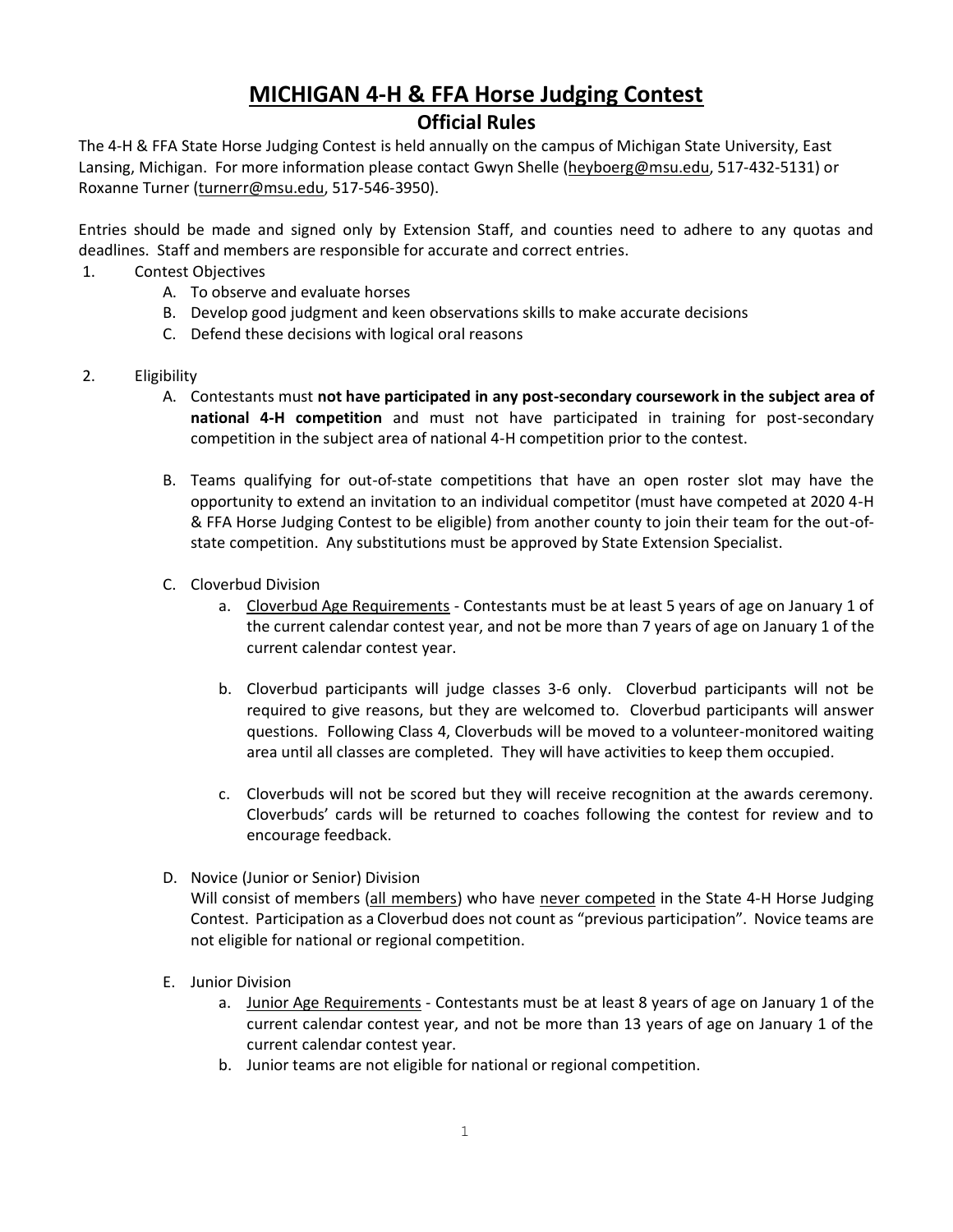- F. Senior Division
	- a. Senior Age Requirements Contestants must be at least 14 years of age on January 1 of the current calendar contest year, and not be more than 19 years of age on January 1 of the current calendar contest year.
	- b. Eligibility rule: Senior members who have competed in an approved and authorized interstate contest (national or regional) in the same contest area, may not be eligible to represent Michigan again in the same approved and authorized national contest area, depending on the contest. **For example, 4-H members may only participate once at the Eastern National 4-H Horse Round Up in a given contest area.**
	- c. **To participate in a national contest**, no contestant may be older than 19 years of age as of January 1 of the contest year, and they must be at least 14 on January 1 of the contest year.
- G. All Divisions

Participants must be currently enrolled in a 4-H project in the Michigan county they represent and be approved by their County Extension staff person. This does not have to be the county in which they reside. This can also be a secondary county to their other 4-H projects. Members are not required to own a horse or pony to compete in this contest.

- H. National and Interstate Competition
	- a. All entries must be authorized by the Extension Youth Horse Specialist and/or the State 4- H Leader.
	- b. In the event that an eligible team does not have enough available members to compete in the contest, they may add other members from their county with the approval of the Equine Extension Youth Specialist and appropriate county Extension staff members. These members must have competed in the current year's competition and meet all of the eligibility rules for that contest.
- **3.** Number of Participants Per County
	- A. Each county may enter an unlimited number of teams plus individuals.

B. Each team can be made up of three or four members. When four are entered, the three team members with the highest scores will comprise the team total. Counties with less than three participants may enter them as individuals. All participants are eligible for individual awards.

4. Registration

The team coach should check in at the registration area prior to the start of the contest. Each participant will be assigned a number and given other pertinent items. The contest will be in progress most of the day. Participants cannot leave once the contest begins. **NO CHANGES WILL BE MADE THE DAY OF THE CONTEST.** (Only bookkeeping corrections from Event Staff)

5. Talking

While the contest is in progress, there **SHALL BE NO TALKING OR ANY OTHER TYPE OF COMMUNICATION**  at all (phones, smart watches, etc.). This also includes the reasons preparation time in the designated area. Contestants will not be allowed to practice their reasons aloud. Furthermore, coaches not assisting with the contest will not be permitted in the contestant area while classes are being placed. Any violation of these rules may result in the members card (or cards) being pulled and/or disqualification of the offending individuals or teams.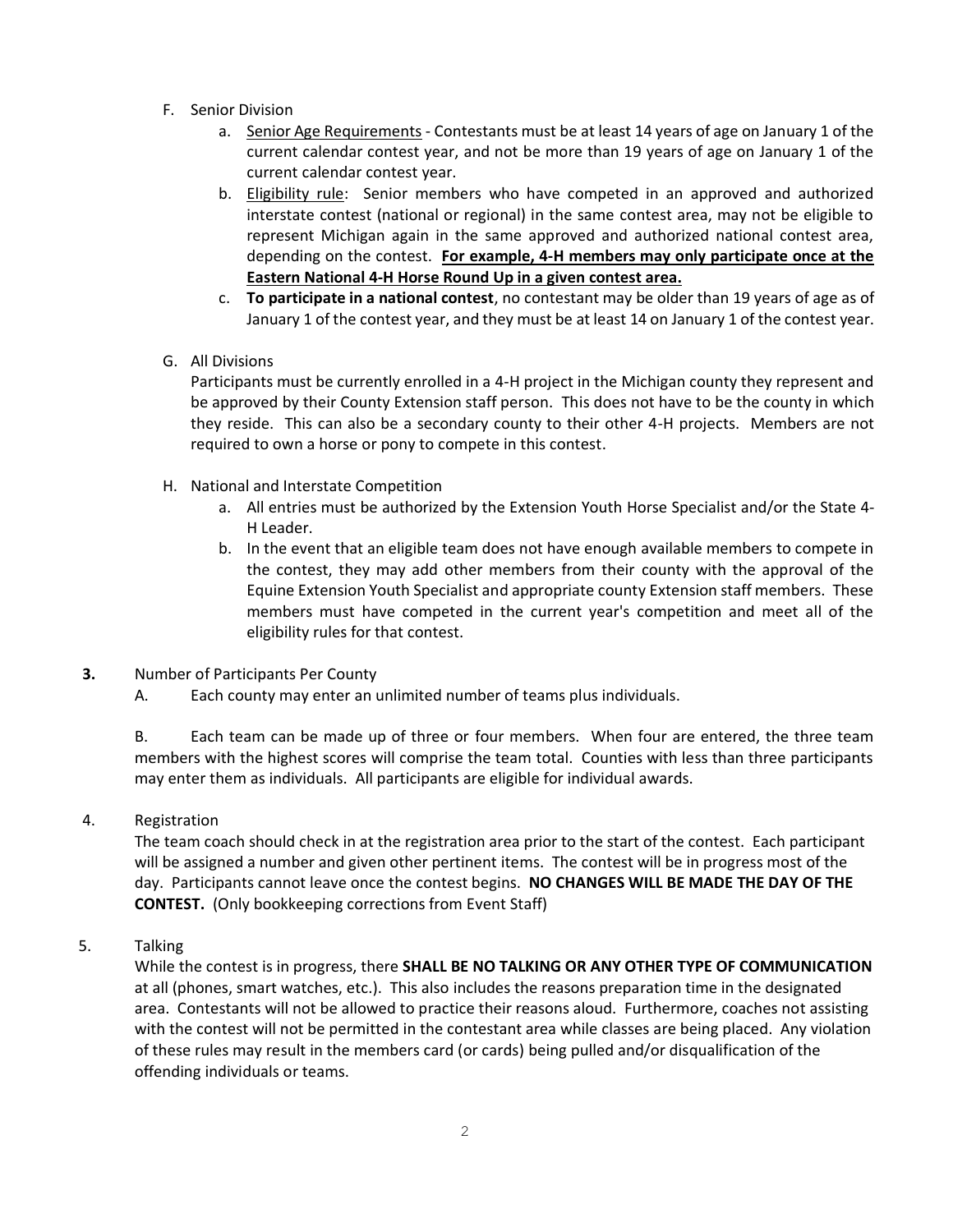# 6. Scoring

This shall be based upon the combined score of placings, oral reasons, and questions. Fifty points shall constitute a perfect score in each of the placing classes, and each of the sets of oral reasons. The sets of questions will have a maximum value of 25 points.

- $\triangleright$  In the Senior Regular Division, there will be eight placing classes, three sets of oral reasons, and three sets of questions for a possible score of 625 points per contestant, and 1875 points per team.
- $\triangleright$  In the Junior Regular Division there will be eight placing classes, two sets of oral reasons, and three sets of questions for a possible score of 575 points per contestant, and 1725 points per team.
- $\triangleright$  In the Senior Novice Division, there will be eight placing classes, two sets of oral reasons, and three sets of questions for a possible score of 575 points per contestant, and 1725 points per team
- $\triangleright$  In the Junior Novice Division there will be eight placing classes, one set of oral reasons, and three sets of questions for a possible score of 525 points per contestant, and 1575 points per team.
- $\triangleright$  Ties will be broken by using the following tie breakers in order: 1) Reasons score; 2) Questions score; 3) Placing score on reasons classes

#### 8. Classes

- A. Eight classes of four horses each will be judged. There will be halter and performance sections. The halter classes will be selected from the following breeds: Appaloosa, Arabian, Morgan, American Saddle Horse, Thoroughbred (suitable to become a hunter), Thoroughbred (suitable to become a dressage horse), POA, Paint, Palomino (Quarter Horse type), Quarter Horse, miniature horses and draft horses, although final selection of breeds will depend upon availability of horses. There will be 2 halter classes in the arena at one time. Classes will be switched to opposite ends of arena after each class has been judged, so participants do not have to move. In addition, performance classes will be selected from the following: Western Pleasure, Saddle Seat Pleasure, Hunter Seat Pleasure (Hunter Under Saddle), Hunter Hack, Western Horsemanship, English Equitation, Suitable to Become a Dressage Horse, Western Riding, Trail, Reining, Ranch Riding, and Pleasure Driving. While backing horse in performance classes, they should be lined up on center line; only backed one time per horse.
- B. The showman of each horse in the classes will wear an appropriate number for identification purposes. All halter classes will be judged as sound of limb, eye, wind and mouth. Performance classes will be judged as seen (unsoundness to be penalized accordingly). All tack and attire is considered legal.
- 9. Oral Reasons

Senior Regular Division contestants will give oral reasons on two of the halter classes, and one of the performance classes. Senior Novice and Junior Division contestants will give oral reasons on one of the halter classes and one of the performance classes. Junior Novice contestants will give reasons on one halter class. All contestants will answer five questions each on two of the halter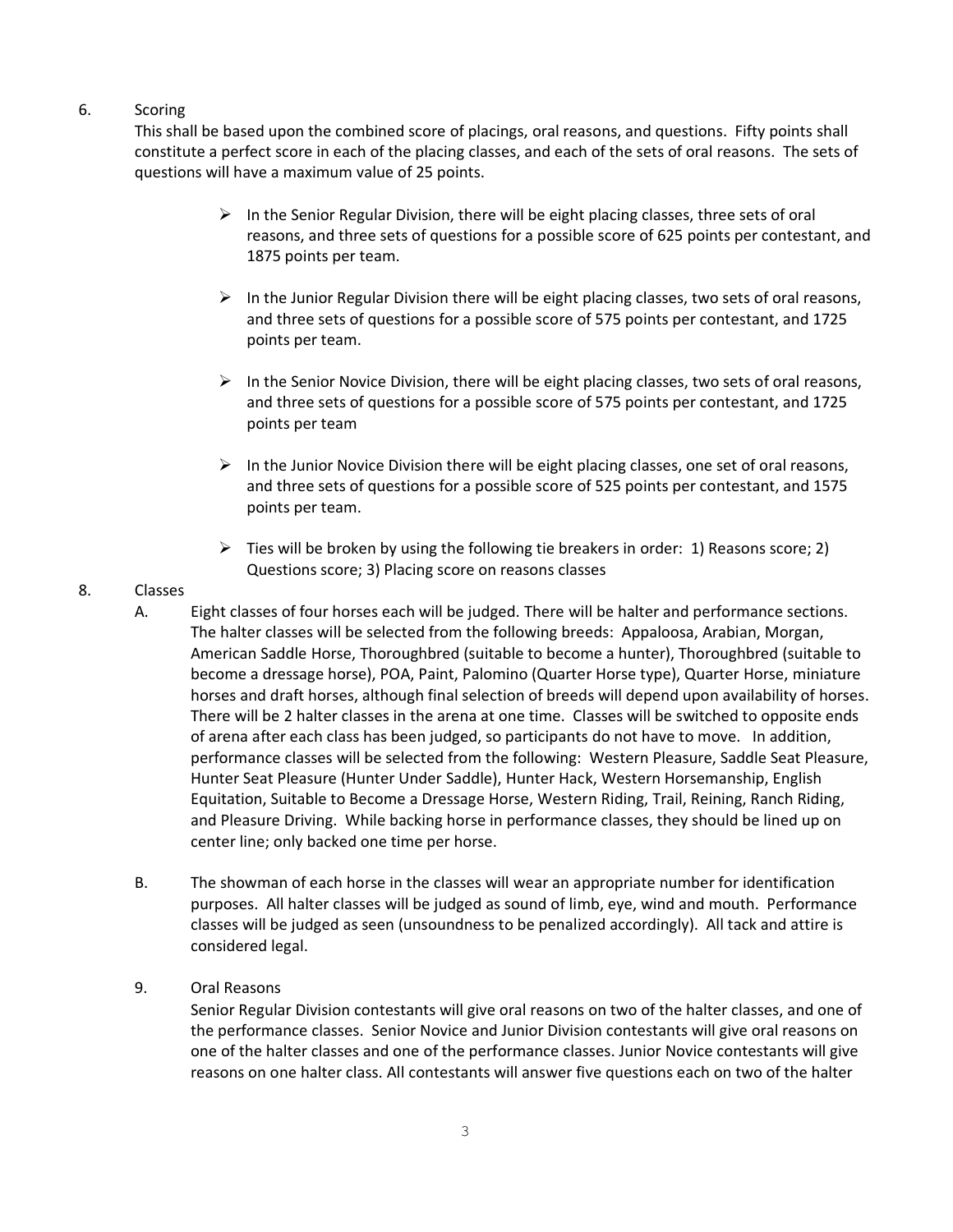classes and one of the performance classes. The contestants will not be permitted to use notes while giving reasons, but their placing cards will be returned to them during the time they are giving reasons. Approximately 2 minutes will be allowed for a set of oral reasons.

#### 10. Questions

Contestants will be allowed to use their notes while answering the questions, but the horses will not be present.

#### 11. Rules

Rules in 4-H Horse and Pony Project Show Rules and Regulations will be followed except as described in rule 8B above.

#### 12. Clothing

Contestants should not wear clothing that identifies a school or county during the reasons portion of the contest. Hats should not be worn at any time.

#### 13. Length of Classes

Approximately 17 minutes will be allowed to place each halter class, and approximately 15 minutes will be allowed to place each performance class.

| 1.                            | Time limits for viewing horses in halter classes: |              |
|-------------------------------|---------------------------------------------------|--------------|
| Front view                    |                                                   | 1.5 minutes  |
| Side view                     |                                                   | 3.0 minutes  |
| Rear view                     |                                                   | 1.5 minutes  |
| Side view                     |                                                   | 3.0 minutes  |
| Moving horse to view movement |                                                   | 4.0 minutes  |
| Close Inspection              |                                                   | 4.0 minutes  |
|                               | (2 minutes per 2 groups)                          |              |
| Total                         |                                                   | 17.0 minutes |

## 14. Group Leaders

Contestants will be divided into several equal sized groups prior to the start of the contest. Each of these groups will be supervised by at least one adult group leader. Each contestant is to remain with his or her group throughout the contest and is directly responsible to the group leaders.

## 15. Judging Procedure

Horses will be judged primarily from the bleachers and will not be handled by the contestants. In halter classes, time will be provided for close inspection and to observe the horses' movement.

## 16. Official Placings and Results

As soon as the contestants finish giving their oral reasons, the official class placings and cuts will be announced. The official contest results will be announced during the 4-H Awards Program.

#### 17. Awards

*The following awards will be given:*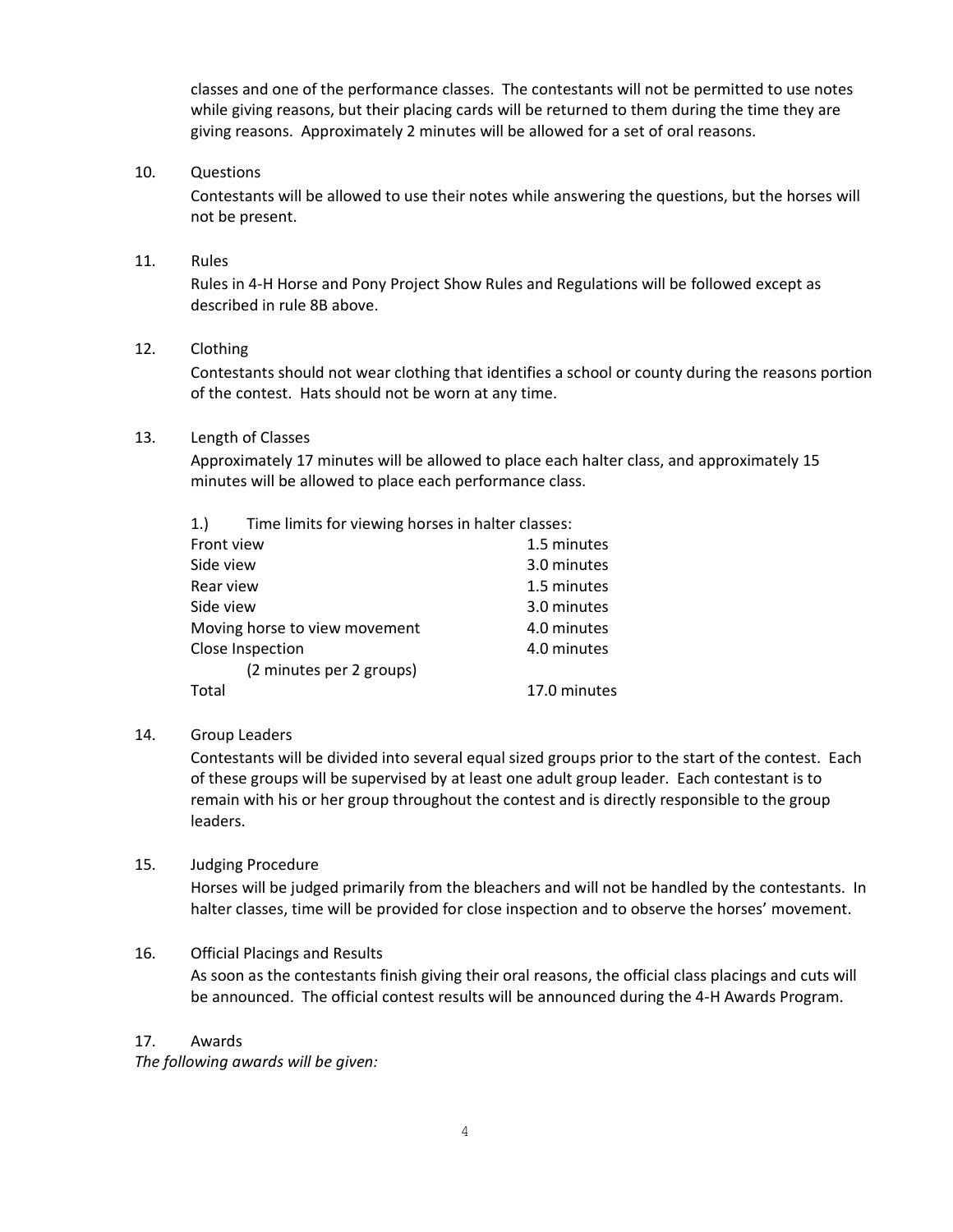Recognition & awards to all Cloverbud participants Top 10 Scoring Individuals Overall in each of the four divisions Top 5 Scoring County Teams Overall in each of the four divisions Top 10 Scoring Individuals in Reasons in each of the four divisions Top 5 Scoring County Teams in Reasons in each of the four divisions

# - **Top 2 Scoring Senior Individuals Overall:** Norma Agnew Memorial 4-H Horse Judging Scholarships (\$250.00 and \$150.00)

- **Top Scoring Junior Regular Individual:** Norma Agnew Memorial 4-H Horse Judging Award

## 18. County Volunteers

The State 4-H Horse Judging Contest is implemented with many adult and teen volunteers. These volunteers are group leaders, announcers, class chairmen, tabulators, scoring helpers, runners, etc. Counties are asked to nominate Extension staff and parents to help and list their names on the registration form. All counties entered are expected to furnish at least 2 adults to assist with the contest. Coaches will not be assigned as group leaders.

## 19. Lunches

NO LUNCHES WILL BE PROVIDED FOR CONTESTANTS. TEAMS MUST PROVIDE THEIR OWN LUNCHES. Concessions will not be available for contestants!

All lunches should be packaged for each individual participant with their full name and county labeled on it for distribution by contest personnel during the contest.